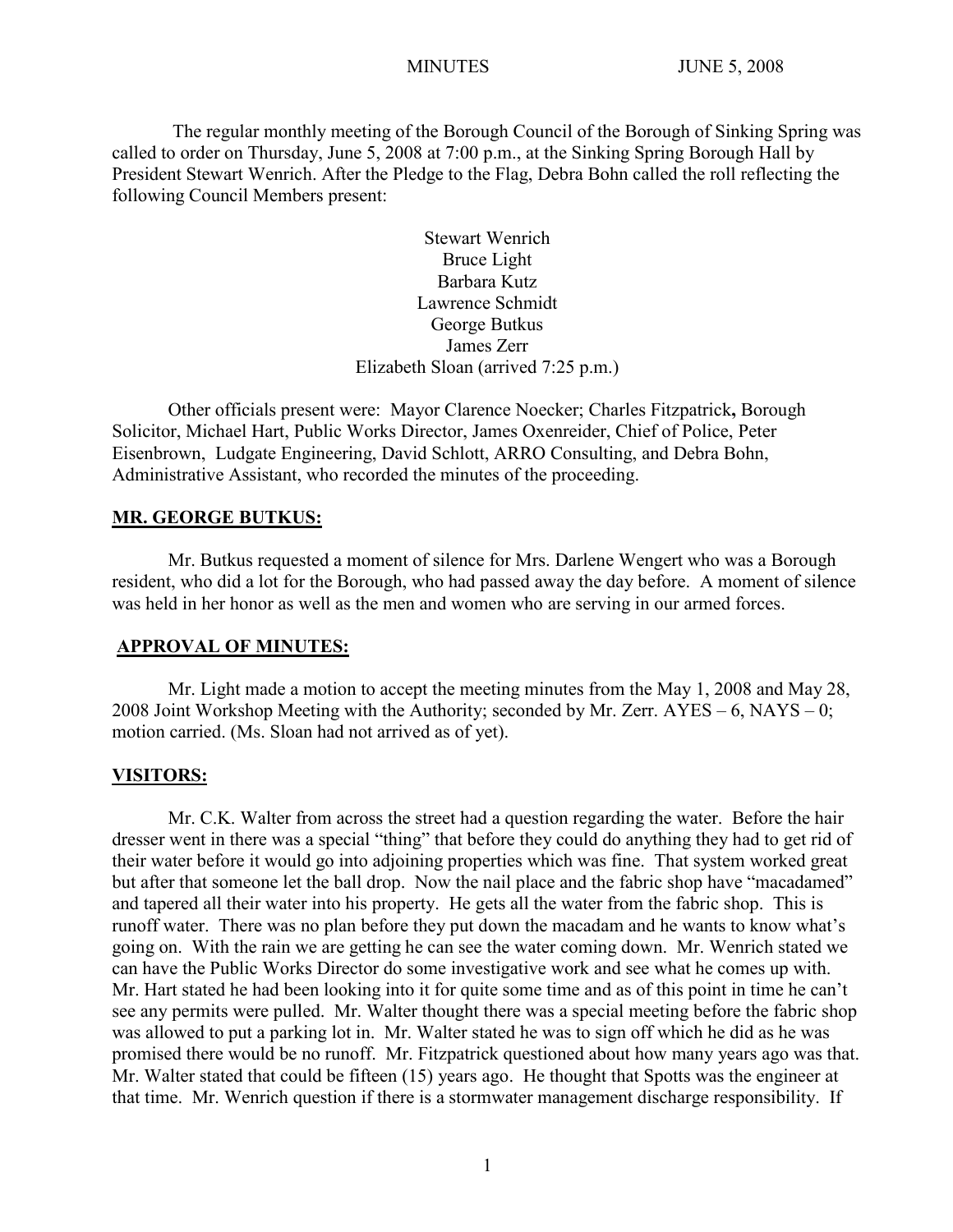#### **VISITORS (cont'd):**

Mr. Fitzpatrick stated if this was fifteen (15) or twenty (20) years ago he was not sure what the law was that governed this. Mr. Fitzpatrick stated this could be back 25 years and we shall look into it. Mr. Walter explained the situation again. Mr. Wenrich requested that all parties look into this.

## **COMMUNICATIONS:**

There were no communications.

## **APPROVAL OF THE BILLS:**

Mrs. Kutz made a motion to pay the bills; seconded by Mr. Light.  $AYES - 6$ ,  $NAYS - 0$ ; motion carried.

# **REVITALIZATION PROJECT:**

Mr. James Pachuilo, Chairman of the Revitalization Project gave a brief overview of what happened over the last few months. He explained we had several meetings with different groups as well as individuals. He reviewed who they actually met with. He continued that the committee has adopted a mission statement which everyone had in their books. He explained that the Economic and Development Committee will be creating an "Ambassador Program" where they will be going out to businesses, doing a survey, and then have talking points so we can have some dialog. He then asked Mr. Eisenbrown to explain the official plan. Mr. Eisenbrown had a small map for everyone. Mr. Eisenbrown said basically the official map will aid and control whatever development might occur in those areas. Without a map that officially says roads can go wherever; this will allow us to control the development and what type development might go in along those areas. If developers come in they will need to respect what is on that map and put the roads in where we say they belong. They may need to set land back. This is something that does not need to be adopted however Ludgate highly recommends it. Once the map is adopted, we still can change it. Once the map is adopted we can alter, change, amended and it can be revoked. We had a meeting with the Berks County Planning Commission that offered some recommendations as well. They wanted some other items or embellishments added. The next process would be taking this map along with a copy of the ordinance to the Berks County Planning Commission. A brief discussion ensued and some questions were asked. Mr. Wenrich thought it looked very good. Mr. Fitzpatrick asked what the time table is. Mr. Eisenbrown stated the Sinking Spring Planning Commission gave it their approval. The Berks County Planning Commission will get a copy of this map. The Ordinance should be very forth coming. Mr. Butkus questioned what would the grade be of Mull Avenue. Mr. Zerr said we would raise Penn Avenue about 9% or 14 feet. Mr. James Yarger explained what he is working on. He showed examples of the architecture. He gave his presentation dealing with mostly the downtown area at first. He explained exactly what he is looking at. It is a growing document. He has a lot more work to do. He invited Council to the Historical Society Presentation via the virtual tour put on by Mr. Paul Miller. Mr. Zerr explained that there is only seating for 75 available but perhaps there will be a second showing. The main purpose is to drum up business. Mr. John MacPhee is on the committee who worked on the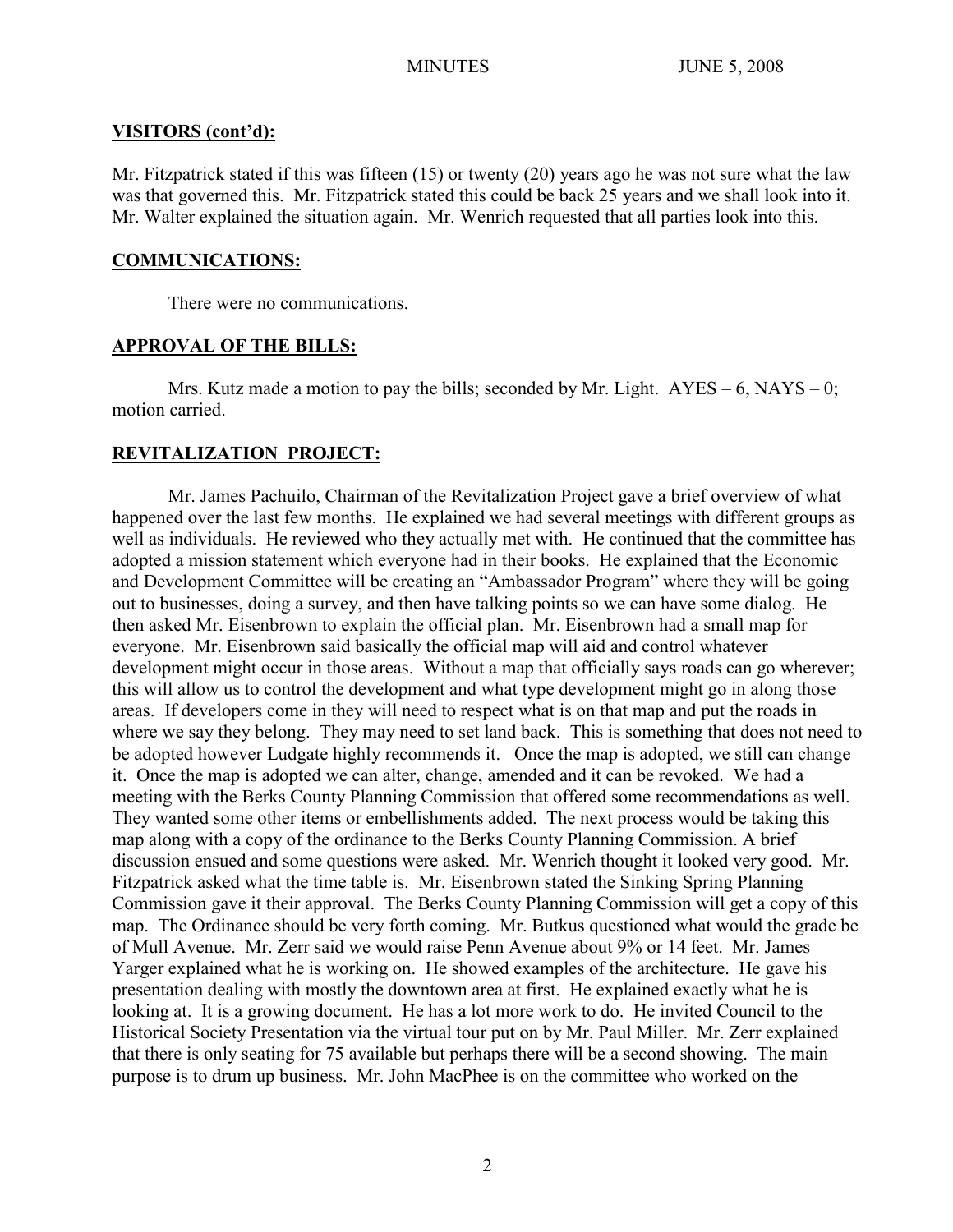# **REVITALIZATION PROJECT (cont'd):**

revitalization project in Phoenixville and for those that do not know it Phoenixville has been voted one of the top 100 places to live in America. It is the only place in PA. In fall of 2008 there perhaps might be a house tour. He passed out some photographs. Mr. Pachuilo introduced Mrs. Dorian Cola of the rec board. She explained that we are planning an event and are inviting everyone to a social day. We are hooking up with the fire company and have some softball games. We will have food and hopefully bingo at the fire company. We will be inviting the children to draw pictures of what they would like to see in the Borough; what it will look like in the future. In addition, we are going to have a contest to design the logo. Perhaps even the children will do that. We hope to hang their artwork from the trees at the playground. It will be just a fun day and allow the residents to see that we will be having a new town in the future. Mr. Pauchilo thanked Council for their continued support and invited everyone to come to any of the meetings. In addition, he would like to continue the small meetings with Council keeping them abreast of what is going on. Mr. Schmidt thanked them and stated the presentation tonight was excellent as did Mr. Zerr. Mr. Pauchilo explained that BOSS 20/20 is the name of the group and there will be a website with that name.

# **MILLER ENVIRONMENTAL:**

Mr. Peter Juzyk gave the May monthly report. The remaining two (2) first quarter commercial monitoring bills were paid. The only outstanding bill is from China House. Sampling of industrial permitees for the first half of 2008 have been initiated. Commercial surveys for Dunkin Donuts and Wonderful Chinese Restaurant still have not been returned. Wonderful Chinese Restaurant info has been forward to the Borough for the Solicitor to look into. The composite sampler was shipped from Fisher; however it was the wrong item. Fisher quoted and shipped an indoor composite sampler. He returned the sampler and received a new quote in the amount of \$6,300 which was declined. He also obtained a new quote from Hach. He placed the order for an all weather composite sampler from Hach through North East Technical Sales for \$4,864.16 on May 30<sup>th</sup>. They flushed about a 1,500 feet of the sanitary sewer line. They televised about 2,000 ft. sanitary sewer main. The goal is to televise the entire system once every five years. The air compressor was ordered. The one delivered earlier was damaged. They exchanged the damaged unit for a new air compressor on May  $5<sup>th</sup>$ . The wastewater data for the month was – total monthly flow – 20,455,000 gallons, average daily flow – 660,000 gallons, minimum daily flow – 583,000 gallons, and maximum daily flow – 780,000 gallons. Total precipitation was 4.33 inches. There were no NPDES violations however they were still waiting for some lab results. The contribution for each municipality is as follows – Sinking Spring (which includes an unmetered portion of Spring Township) – 70.4%; Lower Heidelberg –  $20.0\%$ ; and South Heidelberg – 9.6%. The BOD's having been dropping however they are still above the design. The influent composite sample split analysis are coming in closer however there is still the occasional discrepancy. Miller received the letter sent by the Borough and were looking for who their point of contact should be. Mr. Fitzpatrick said both should be contacted and for the Borough it should be the sewer committee. Ms. Sloan questioned if and when the last time the lines were televised throughout the Borough. Mr. Juzyk stated that it was not that long ago. Severn Trent did that televising. Some areas were pressured grouted. Mr. Schlott stated the Borough is now complete. Ms. Sloan stated then how comes Broad Street had the problem. Ms. Butkus stated it was picked up when they did that televising. Mr. Wenrich stated we did not have the equipment at that time to do it now we do.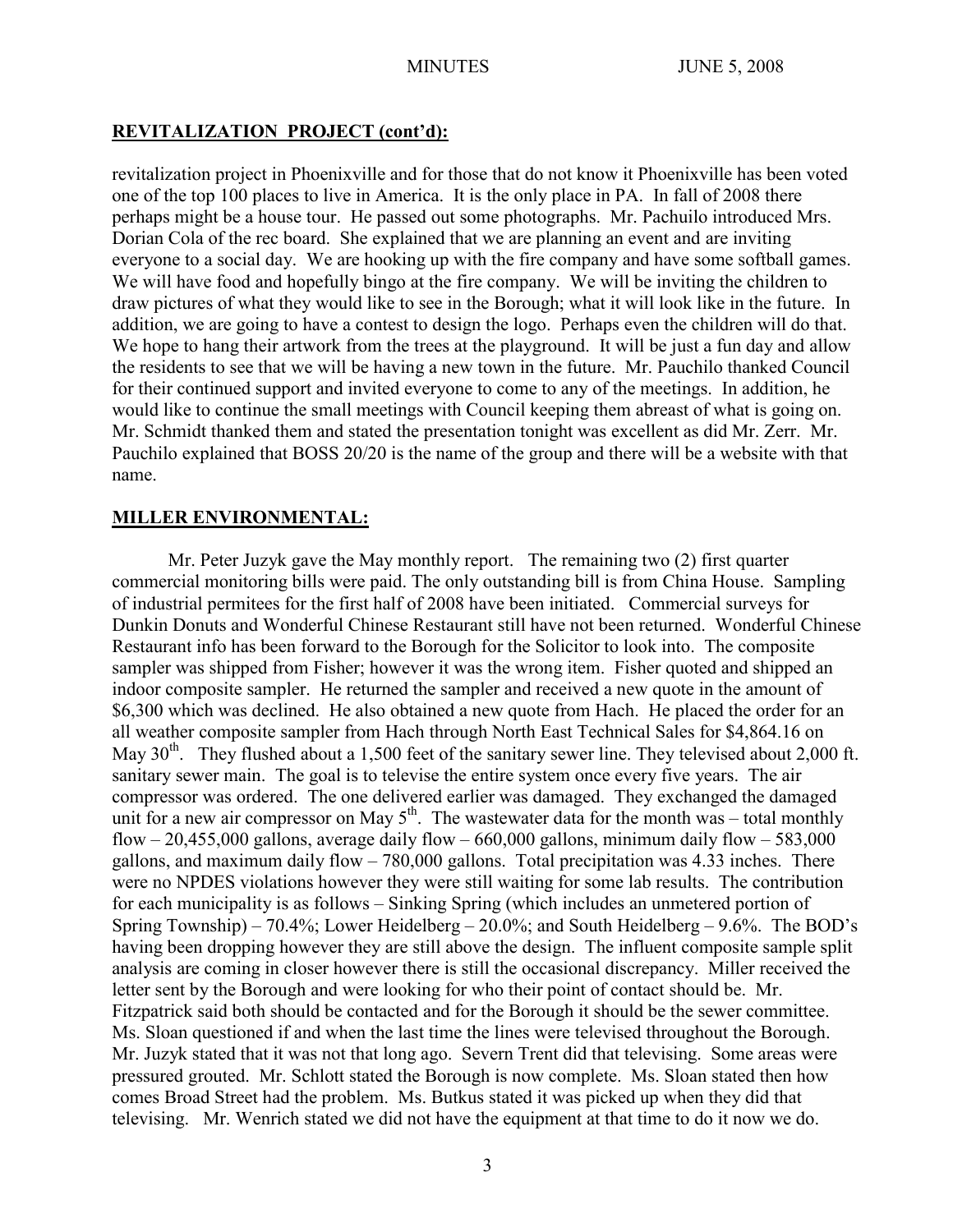## **COUNCIL PRESIDENT – STEWART WENRICH:**

Mr. Wenrich stated that he will be going to the Police Department as well as the Fire Department for their reports however he will then openly ask if Council has anything as opposed to going person to person in order to save time.

## **COMMITTEE REPORTS:**

# **POLICE DEPARTMENT – CHIEF JAMES OXENREIDER:**

Chief Oxenreider stated they had 190 calls for the month of May. They had 23 traffic citations, 9 parking tickets, and 17 warnings were issued. Officer Schweyer went to truck inspection school and is now certified. Chief Oxenreider applied for two (2) breath analyzers. He was approved for \$1,000.00. The car will be coming in the end of June.

# **FIRE DEPARTMENT – GREGORY DIETRICH:**

There were 22 calls. The average turnout was about nine (9) per call. With the rising cost of fuel, they are cutting back on some of the extra items like parades. However they will be doing the 100<sup>th</sup> Anniversary Parade for Shillington. Mr. Fitzpatrick questioned if he had the breakdown of where the calls occur. He did not have that with him, but looking at what he did have he feels most of the calls are here in Sinking Spring.

# **PARK AND RECREATION – BARBARA KUTZ:**

Mrs. Kutz said at the last meeting it was discussed about the holiday display at Memorial Park. She took this back to the Rec Board and their feeling was a sign stating that the Borough put up this display. They have appointed the playground leaders. Two (2) of them, this year is there first year, Chris Hacker and Celia Sgaramella. They would like to start at \$7.75 per hour. The next leader is Nate Kennedy who has been with us for four (4) years would like to be placed at \$8.50 per hour. They would like to see the assistant supervisor, Heather Kraft at \$8.75 per hour and the Supervisor, Theresa Johnson, at \$9.00 per hour. Heather has been with us for three (3) years and Theresa has been here four (4) years. Mr. Zerr made a motion to appoint these playground leaders at the rate stated; seconded by Bruce Light.  $AYES - 7$ ,  $NAYS - 0$ ; motion carried. The playground will be opening June  $9<sup>th</sup>$ . The hours are from 9 to 2, Monday through Friday and 6 to 8:30, Monday through Thursday. It will end on August  $15<sup>th</sup>$ . At the Rec Meeting last month, the fee issue was brought up and they disagree with this. Who will be responsible for the collection of this fee? Who will enforce this? The comment was made it should have been in the newsletter however that made no sense to Mrs. Kutz as no one outside the Borough gets the newsletter. They feel if we do charge it should be postponed till next year till we can get the word out or if we do charge a fee who is going to enforce this? Mr. Butkus questioned if they fill our registration forms to which the answer was yes. Ms. Sloan said it is cut and dry. Mr. Butkus questioned shouldn't the playground leaders keep track of this. He doesn't feel we should delay this. He has no problem with our own kids coming for free. Mr. Pachuilo said he has seen in other municipalities' forms that have places where you check off resident or non-resident. Mr. Pachuilo questioned if this was advertised. Mr.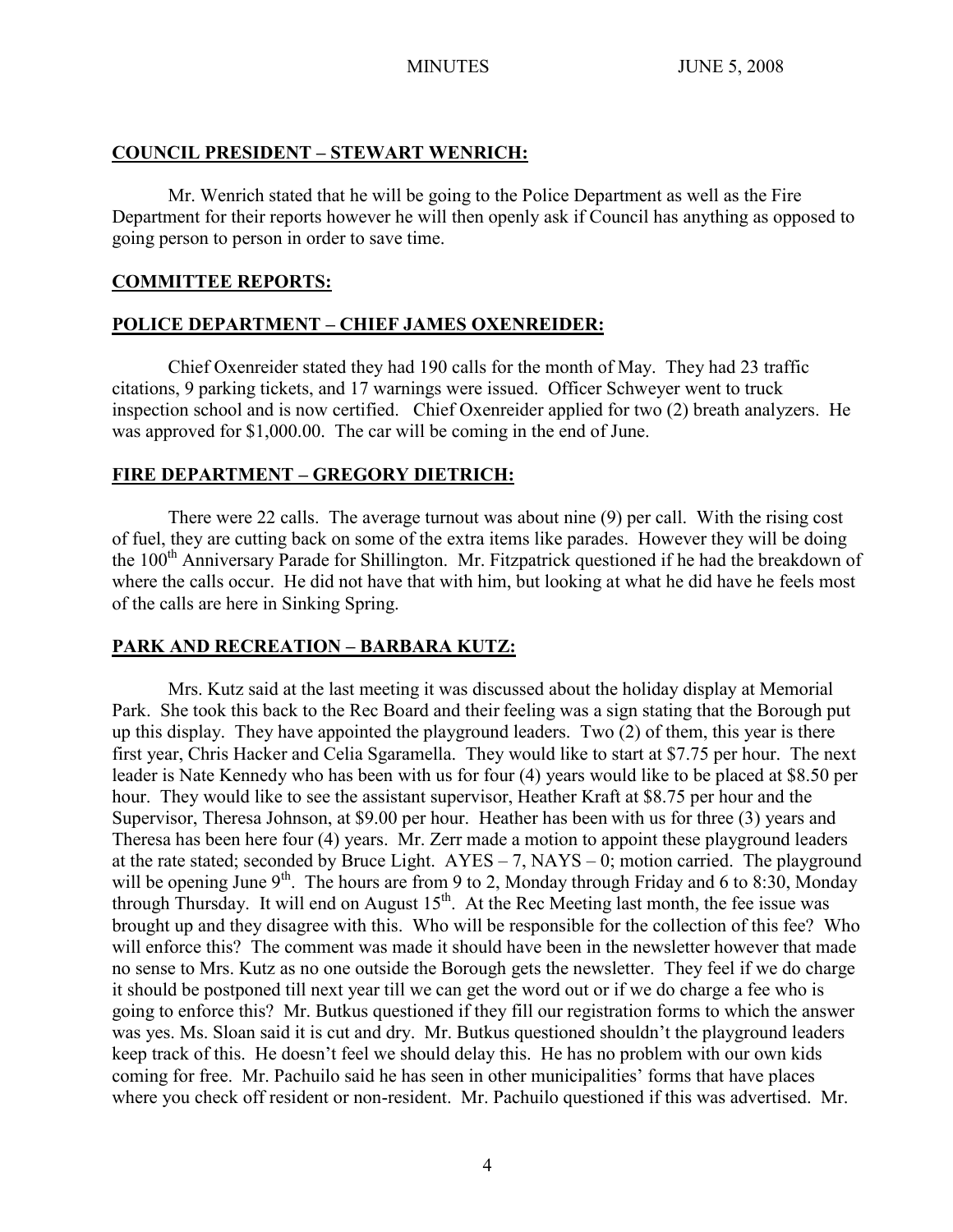# **PARK AND RECREATION – BARBARA KUTZ (cont'd):**

Zerr stated no, this is the problem. Mr. Light stated that this was brought up before the Rec Board had a chance to look at it. They wanted to look at this for next year as the playground opens on Monday. They want to rescind this motion. Mr. Zerr questioned if we have an idea on how many outside kids go there. Mrs. Kutz stated Stephanie Johnson thought about a third of the children. So we are talking about 30 or 35. Mr. Zerr questioned if we charge the kids to go the pool. The answer was yes. The Mayor feels we should keep record of how many children from other areas come to the playground. Mrs. Kutz stated they had records from last year. The Mayor said well maybe they could do a rough count this year and come back. Mr. Light stated everyone is saying well "Spring Township charges that amount." Mr. Light stated we aren't Spring Township we are the Borough. Ms. Sloan questioned what out of town residents pay. Mrs. Kutz stated \$60.00. Ms. Sloan questioned what it cost for the pool costs. No one knew the answer. A discussion ensued. Mr. Light stated the real issue was that the Rec Board had no say in this matter. Nothing was discussed with them. Mrs. Kutz stated there are only two (2) members that come to the meetings. Mr. Light said they still are the Rec Board and they made no recommendations to Council regarding this issue. They should have the say as to what is happening in their area. It is up to them to make the recommendation to Council. Mrs. Kutz stated maybe she misunderstood what they wanted her to do. She thought they said they would have no problem with it as long as it was used for the playground but the issue is how do we go about and collect the money. Mr. Butkus stated this issue was raised a few years ago and the Rec Board said they would look into it and it never happened. Mr. Light stated you had more people and different people on the Rec Board. Ms. Sloan questioned if the money was collected can we track that money so all the money collected was only used for Borough children to go on the trips. Mr. Fitzpatrick stated you can; however it will be very hard to track on who is being forthright with you and not having the money. Mrs. Kutz said the money that was collected can be used for everyone to go someplace. Mr. Light made a motion to rescind the \$60.00 fee and look into it for next year; seconded by Mr. Schmidt. Mr. Wenrich asked for a roll call vote. AYES – 2(Mr. Light and Mr. Schmidt); NAYS – 5; motion did not carry. The fee schedule stands as is. Mr. Wenrich stated in Wyomissing the residents get badges. The color is different for residents and non-residents. Ms. Sloan made a motion that any fees collected are applied to the trips or activities for the children; seconded by Mr. Butkus.  $AYES - 7$ ,  $NAYS - 0$ ; motion carried. Mrs. Kutz tried to speak with Muhlenberg Township about their skate park. We might want to consider this for our area. A brief discussion ensued on the liability of the park.

# **SEWER AND SANITATION COMMITTEE – GEORGE BUTKUS:**

Mr. Butkus stated at the most recent meeting Mrs. Kandi Moser was appointed to the Authority. Her seat was originally filled by Mr. Biggs and her term will be up when his term expires.

# **PUBLIC WORKS DIRECTOR – MICHAEL HART:**

Mr. Hart stated the new plantings have been completed between the playground and the neighbors. The Brookfield Playground is having some trouble with vandalism. They have clogged the toilets, set some small fires, and broke the gable ends of the roof. Ms. Sloan asked the Chief for any recommendations. Chief Oxenreider stated to put additional patrols on at night. Urge the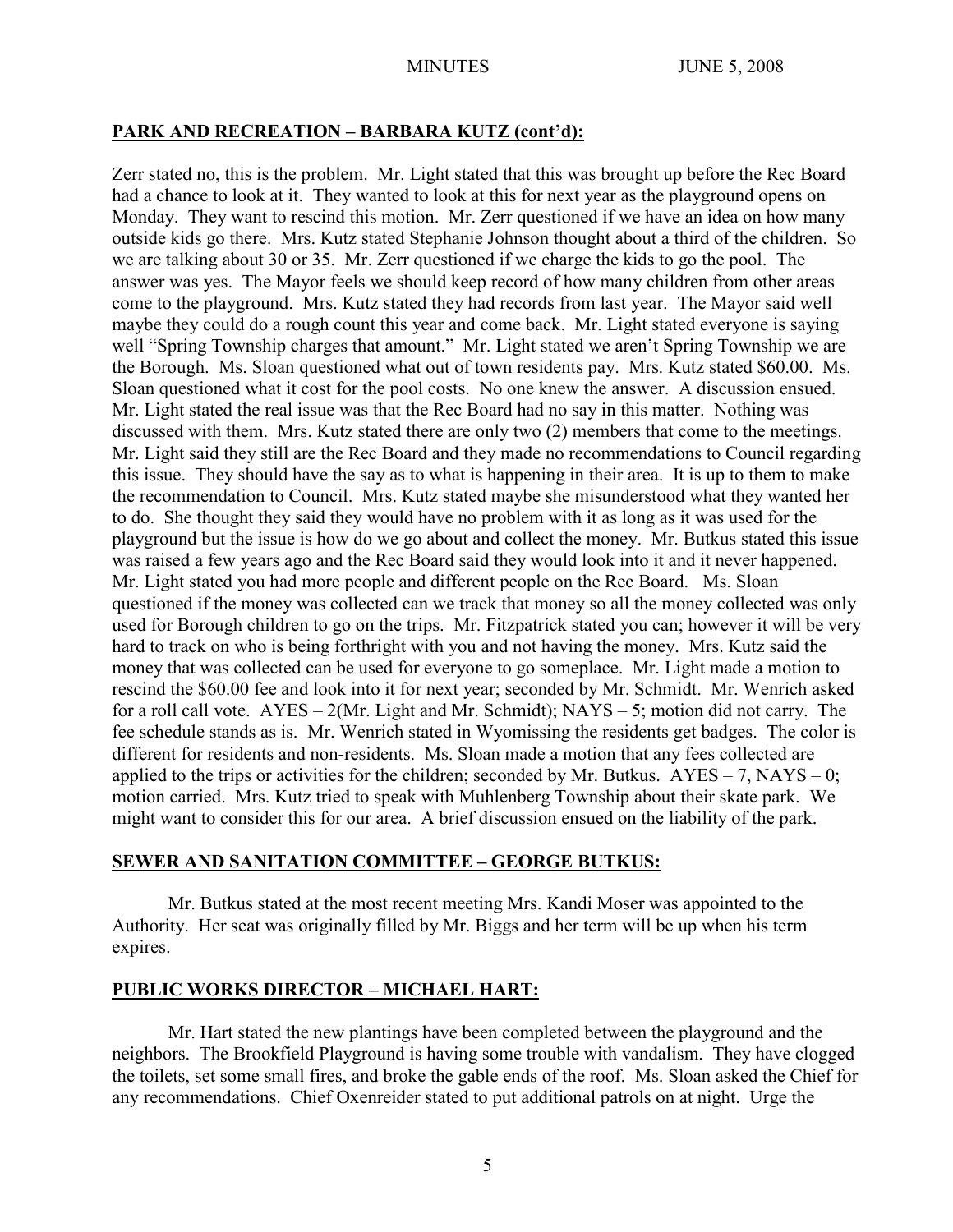# **PUBLIC WORKS DIRECTOR – MICHAEL HART(cont'd):**

residents to call if they see anything. The next item at Columbia and South Hull are the stormwater box that are broken and need to be fixed. Mr. Hart contacted Kuser to get an idea of the cost however he will not have him begin the work as he called the State cause it is actually on one (1) of their roads. As soon as he hears something we will defiantly do something. The last item was a Borough wide re-keying of all buildings. He placed that in the budget for this year. He would like to reduce the number of keys that we need for the five (5) Borough buildings. He placed \$1,500 in the budget. He received a quote and to do some upgrades would cost \$1, 910.30. Mr. Zerr made a motion to get the re-keying done at the cost of \$1,910.30; seconded by Bruce Light. AYES – 7, NAYS – 0; motion carried.

# **MAYOR – CLARENCE NOECKER:**

The Mayor has a problem with our weed ordinance. He was wondering if something could be inserted into the ordinance. He stated four (4) weeks ago he stated about the weeds at a certain property were not cut. The day before the meeting the weeds were cut; four weeks later. The person living next to this vacant problem has called and Mike sent letters and they came back. The Mayor asked how people would like to live next to a property no one is taking care of. Mr. Fitzpatrick stated we can, we did that with the Oriel's property. Mr. Zerr said we just can't walk onto someone's property and cut their grass. Don't we need to give them some type of notice, Mr. Zerr questioned. Mr. Fitzpatrick stated yes, we must notify them. There is a remedy for this we are allowed to cut the grass and then bill them. Mr. Fitzpatrick stated if we send the letter to the address on the tax bill and perhaps a follow up letter and nothing is done we can go in. Mr. Hart stated what happened here was that he did some investigation and found he still owes around \$1,000 for last year's cutting that the Borough did. The property is going to Sheriff's sale. Mr. Fitzpatrick stated we shall get paid then as municipal liens are paid first. Mr. Hart sends any violator a certified letter notifying them. After he receives the card back, he begins the seven (7) days. Being that he can't be found it takes time to get it back. After he got it back, Mr. Hart did send Mr. William Falter up to cut the yard. It took him five (5) hours. Mr. Hart said he does just what the Mayor is asking however he must follow the legal guidelines. Mr. Wenrich questioned if someone does not reply to the letter by the close of business on day seven (7) we can go in and cut and bill legally. Mr. Fitzpatrick says if we feel suspicious that we have a bad address or a wrong address, or that that won't pick it up or sign for it, than he would send it regular mail as well. If we do that than we have covered both tracks and then we can do that. They must make three (3) attempts to deliver the certified mail. Mr. Fitzpatrick stated we need to just follow the ordinance. The week prior Mr. Hart stated he handed out 42 notices.

# **PUBLIC SAFETY – JAMES ZERR:**

Mr. Zerr stated the task force met the prior Tuesday. The signalization project has met with some resistance. PENNDOT was notified the week before that any signalization projects must meet Federal Standard ADA requirements immediately. There are some alternatives that they are working on. These changes should cost anywhere from \$300,000 to \$500,000 more; however the Borough will not need to pay any of this cost.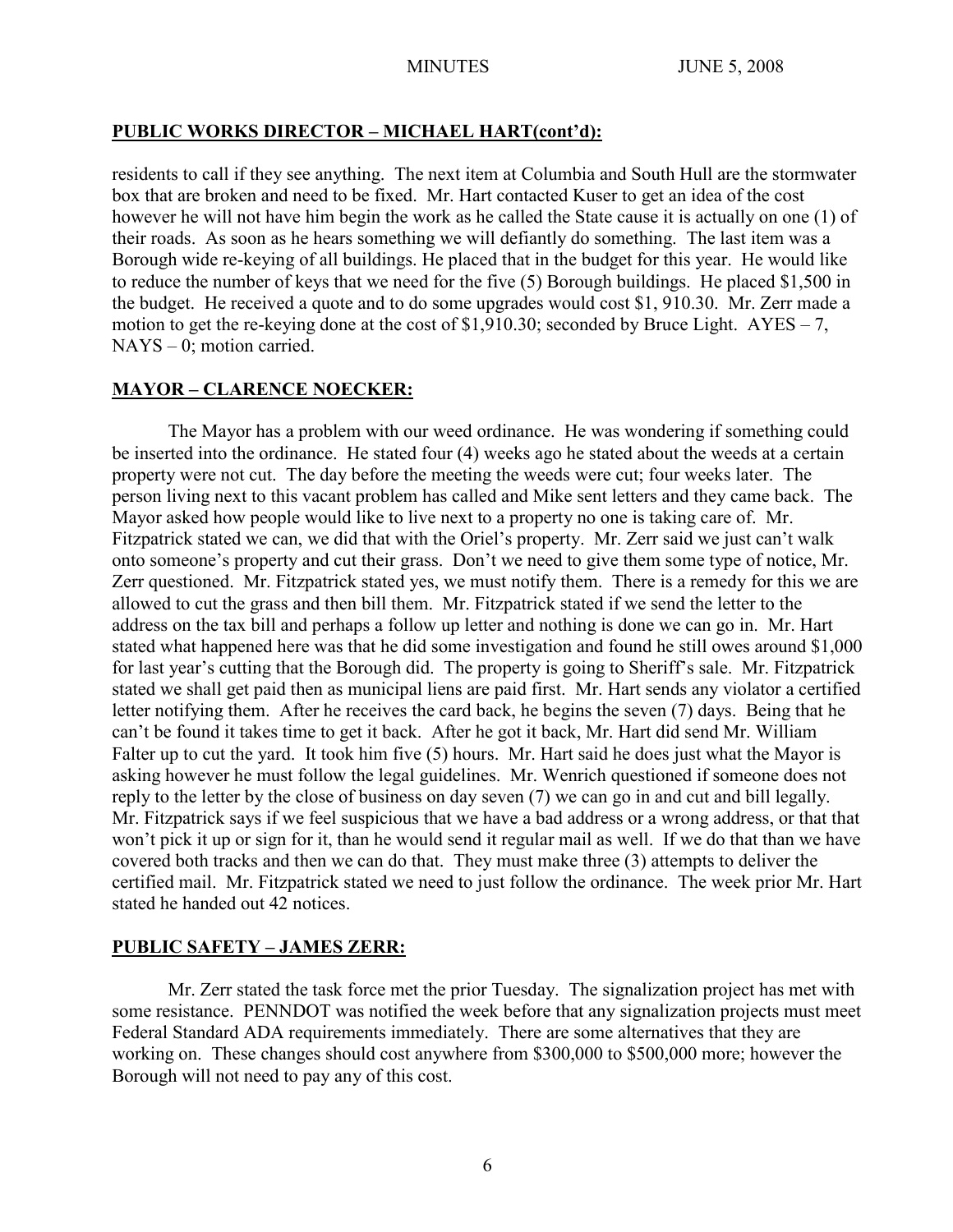## **TRADITIONS:**

Mr. Eisenbrown stated there are three (3) separate plans – Phase I, Phase II, and the Annexation Plan. All three (3) were given conditional approval at the most recent Planning Commission meeting. Mr. Fitzpatrick has reviewed the suggested conditions and the PC saw them as well. They are recommending conditional approval. Mr. Maras stated all conditions are acceptable. He continued that the realignment of Octagon will not require the taking of the home. The obligation regarding the construction of the cul-de-sac bulb along with the posting of the fees for any condemnation that might be necessary will be eliminated. Mr. Eisenbrown explained about each of the phases as well as the annexation plan and addressed some of Council's questions. Ms. Sloan had several concerns regarding the trees. Mrs. Kutz made the motion to grant conditional approval for the annexation plan; seconded by Mr. Butkus.  $AYES - 7$ ,  $NAYS - 0$ ; motion carried. Mr. Light made a motion to grant conditional approval for Phase I; seconded by Mr. Zerr. AYES – 7, NAYS – 0; motion carried. Mr. Light made a motion to grant conditional approval for Phase II; seconded by Mr. Schmidt. AYES -7, NAYS – 0; motion carried.

#### **EXECUTIVE SESSION:**

Mr. Wenrich called for an Executive Session for pending litigation along with a personnel issue at 8:44 p.m.

## **RECONVENE:**

Council reconvened at 9:27 p.m.

#### **UNFINISHED BUSINESS:**

The flu clinic is listed for Wednesday, October  $15<sup>th</sup>$  from 11:00 a.m. to 3:00 p.m. here at the Borough Hall.

The next item was the pole building. Mr. Hart showed Council a site plan of where he would like to place the building. We will lose a few parking spaces. He explained the location of the building. It is a wooden pole building with a lifetime warranty. Mr. Butkus asked Mr. Hart to explain lifetime in that context. Mr. Hart stated it is the lifetime of the building. Ms. Sloan and Mr. Butkus want something in writing regarding the term lifetime. Mr. Hart stated the equipment will be able to be driven right in. Mr. Schmidt questioned what a ballpark figure would be. Mr. Hart said around \$61,000.00. We budgeted \$75,000.00. It will be able to have gas heat sometime next year. Mr. Light made a motion to have Mr. Hart begin the advertising process for the pole building; seconded by Ms. Sloan. A discussion ensued if and when we might put in utilities. AYES  $-7$ , NAYS  $-0$ ; motion carried.

Hoffman properties were next on the agenda. The Planning Commission made a recommendation on the time extension that was offered by the developer. They are working on the plan however the bulk of the plan is located in Spring Township. The problem he and Mr. Hart have is the stormwater. They have met with the developer and they seem to have a concept that will work however we would like to see it on paper. He feels it will work. The developer offered a time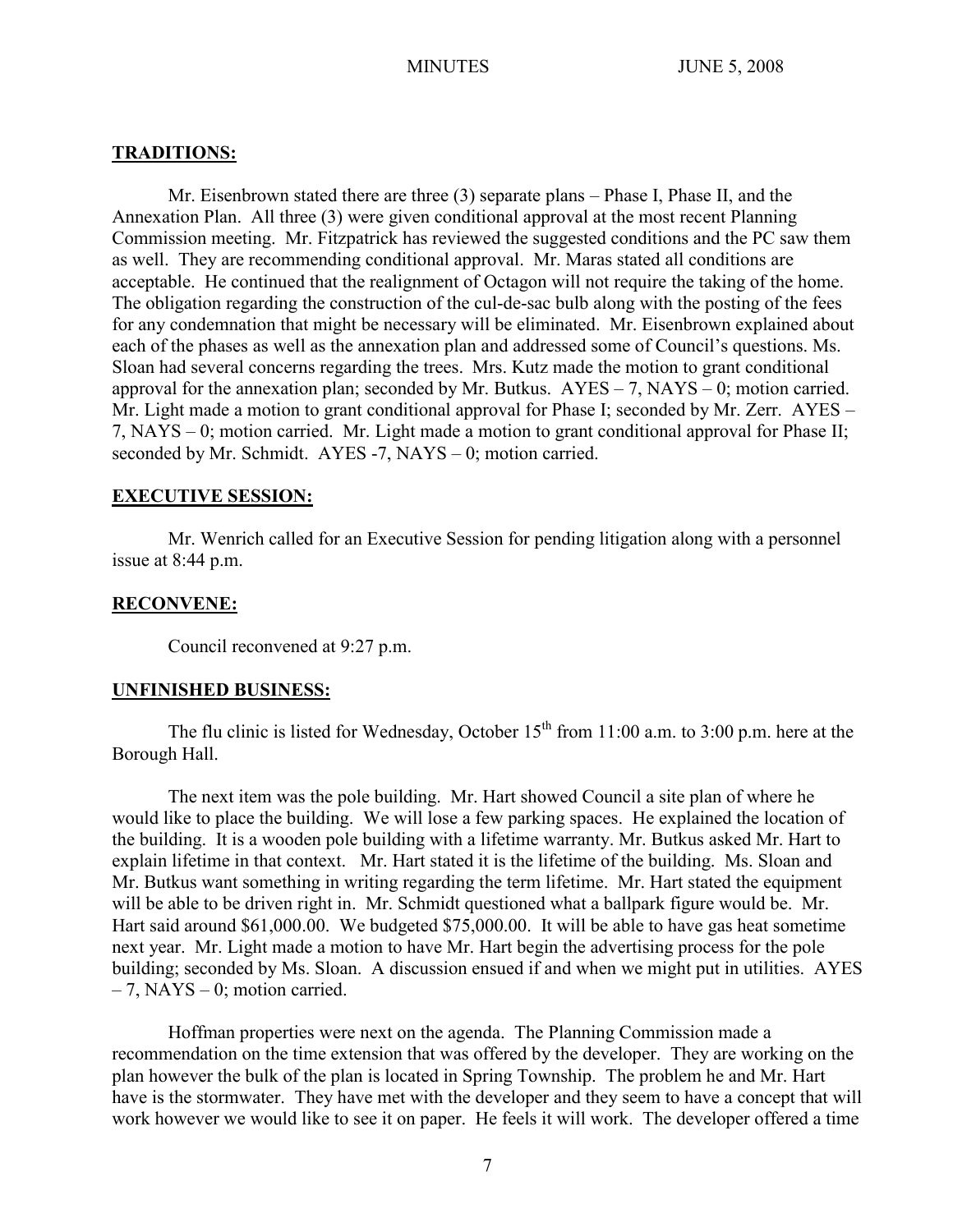#### **UNFINISHED BUSINESS (cont'd):**

extension and the Planning Commission made the recommendation we do take the time extension. This would give us to October 10, 2008. Mr. Zerr feels this runoff will make our stormwater problem worse. Mr. Eisenbrown said one (1) of the issues when they walked the swale there is a lot of debris that comes down into that does not help that pipe. One of the things is cleaning out the swale and stabilizing it. He feels this will be a positive. Mr. Zerr questioned who will be responsible for that improvement. They are he said along with maintaining it. That is part of what they are currently working on. None of the physical development is in the Borough however half of the swale is. A brief discussion ensued about the stormwater and where it is currently going and where it shall go. Mr. Butkus made a motion to accept the time extension; seconded by Mrs. Kutz.  $AYES - 7$ ,  $NAYS - 0$ ; motion carried.

#### **NEW BUSINESS:**

Currently Kraft Code Services are doing all of our ADA inspections. Whenever we get a commercial project it goes to Ludgate. Mr. Eisenbrown will do the inspections and review from there it goes back to Kraft for the electrical, plumbing, and mechanical. To streamline everything we thought it might make more sense to have Kraft do everything and actually that idea came from Mr. Eisenbrown. Mr. Butkus questioned if we need to alter the fee schedule. Mr. Hart said it was fine. Mr. Butkus made the motion to have Kraft Code Services/Engineering do all the commercial work; seconded by Mr. Light.  $AYES - 7$ ,  $NAYS - 0$ ; motion carried.

The next item was escrow releases for Brookfield Manor. One (1) was for Phase I and one (1) for Phase II. Phase I was for \$17,589.20. This would be release number 21. The Phase II would be release number 13 in the amount \$6,528.00. The money being released is for basically curb and sidewalk. One (1) is not built at all and the other lot has a rough build on it. They are basically done. A discussion ensued about the plantings and the new grass. We are beginning the process of inspecting everything for dedication purposes. A discussion ensued about the new law for handicap ramps and what will happen. Mr. Eisenbrown stated that new laws are going to take affect however they are still waiting for the final word from PENNDOT. Another discussion ensued as to what PENNDOT will be looking for and where these intersections will need to go. Mr. Zerr made a motion to release \$17,589.20 for Phase I; seconded by Mr. Light. AYES – 7, NAYS – 0; motion carried. Mr. Zerr made a motion to release \$6,528.00; seconded by Mr. Butkus. AYES – 7, NAYS – 0; motion carried. Mr. Butkus questioned if we have the right not to take dedication of roads. Mr. Eisenbrown stated you always have the right not to take them. It would be kind of interesting. Ms. Sloan questioned about the "Growing Greener" grants and if Ludgate could write grants for that. She feels we should be getting some of this money. Mr. Eisenbrown said if they are authorized they can do that. A discussion ensued as to what area she was talking about. It was discussed that this was part of the Revitalization area not Brookfield and that Mr. Loth could do some research in that area. Ludgate would provide technical support. Mr. Zerr said we will be looking to get some funds for that area. Mr. Zerr made a motion to direct the Solicitor to investigate the applicability of applying the new Federal ADA rules/standards on the Brookfield project to be instituted immediately; seconded by Mr. Light.  $AYES - 7$ ,  $NAYS - 0$ ; motion carried.

Mr. Zerr made a motion requesting a resolution be created granting permission for Mr. Loth to apply for LTAP funding for the Revitalization Project along with the Rt. 422 project; seconded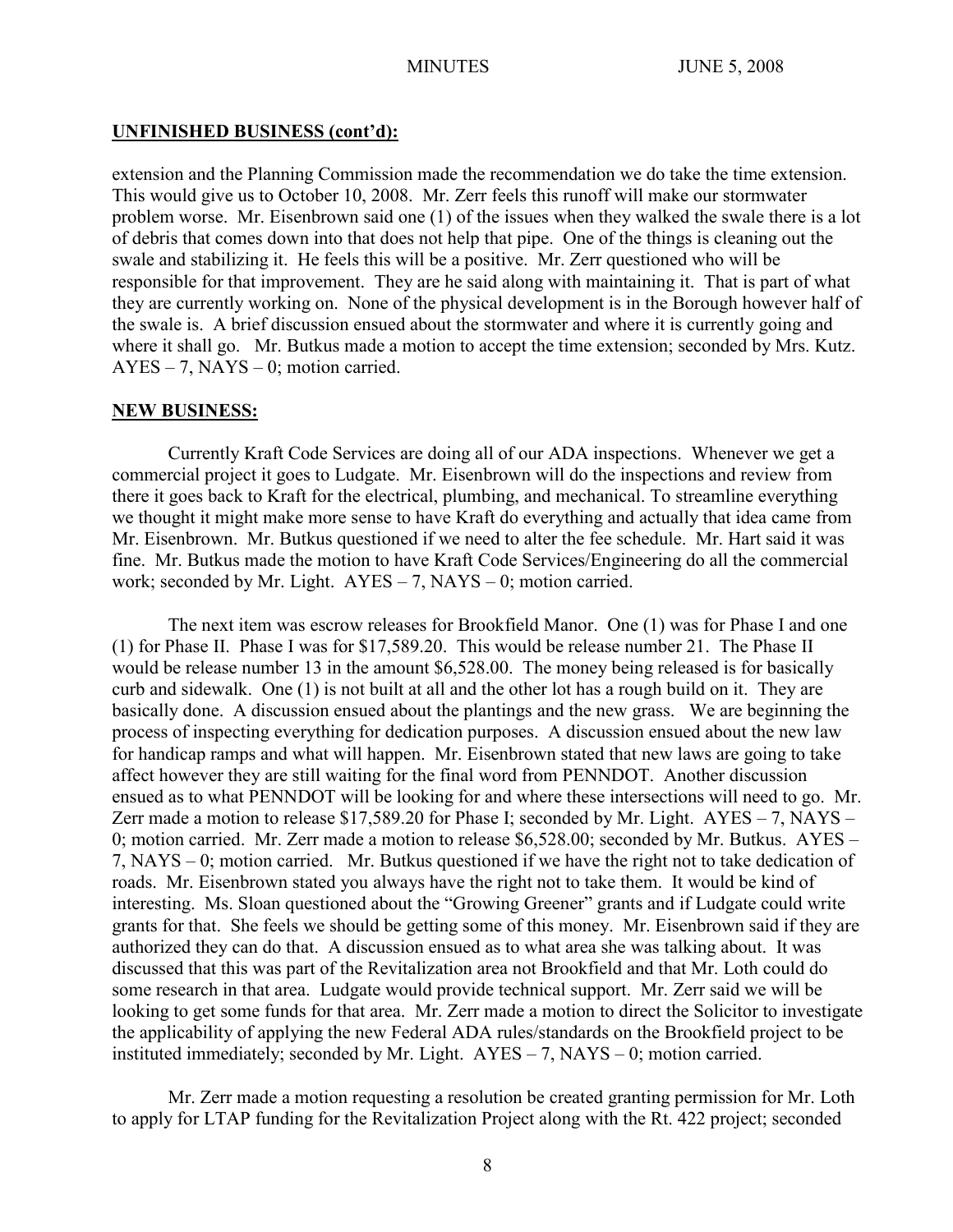#### **NEW BUSINESS (cont'd):**

by Mrs. Kutz.  $AYES - 7$ , NAYS – 0; motion carried. This is for funding to do a comprehensive study for the Rt. 422 project which will help with our project.

Mrs. Kutz stated she wanted to inform Council about an incident at the Railroad House at where she works. There has been an issue that a Veteran states he was requested to leave because he was wearing a Veteran's jacket with Marine emblems. Mr. Zerr stated that most of Council has seen the e-mail making its rounds along with the true story. Mrs. Kutz stated that the Marine was in the Railroad House along with two (2) gentlemen that were wearing jackets bearing colors from motorcycle gangs. The owner's of the Railroad House do not want any trouble so they asked them to remove their jackets. The Marine took offense. It was taken out of context. The owner of the Railroad House requested Mrs. Kutz explain to Council exactly what happened and it was just a misunderstanding.

Another issue was the Spring Township letter. Mr. Fitzpatrick feels we should wait before answering it and discuss it at the June 25<sup>th</sup> joint meeting with the Authority. He feels we should discuss it together. Mr. Wenrich stated we will hold off on doing anything till after the joint meeting with the Authority.

## **PUBLIC COMMENT:**

Mr. Wenrich spoke not as a Councilman but as a Borough citizen. He feels it is a sad day when you can walk down the street and the Joe Dell area along with the Boscov's properties look like total shambles. The Joe Dell property has weeds over four (4) feet high. Some have been cleared and the area around the Dunkin Donuts (they) are being kept nice. Where the showroom along with the pond is located they are a mess. If a citizen lived like that they would be cited. He knows we have been citing him however they are being ignored. Mr. Fitzpatrick stated you must work the process. Mr. Fitzpatrick questioned if the windows were a hazard. The answer was yes. Mr. Fitzpatrick feels we should have an inspection of that area to support that thought. Mr. Fitzpatrick feels Mr. Hart should look into it. Boscov is supported of rebuilding Reading but yet the largest building in Sinking Spring is in deplorable shape. Mr. Wenrich stated this gentleman of his stature that wants to promote the rebuild of Berks County should look into his backyard to the store that helped him build his millions. That store was number two (2) or three (3) out of all his stores. Mrs. Kutz agreed. A brief discussion ensued. Mr. Hart said that after they are notified and if nothing is done we can go in and fix it.

Ms. Sloan asked the Chief if we could create a citizen's group to patrol back at Brookfield Manor. Chief Oxenreider believes we looked into creating one but we did not get enough response. Ms. Sloan stated that was before she got involved. She asked if he would be interested in looking into it again. The Chief said he would. Mr. Butkus stated someone asked him if he heard about this device called "The Screamer". He explained that it is a sound generating device; it generates a high pitch sound that does not irritate animals and adults can't hear it. Apparently it does not bother children however teenagers between 14 and 19 can't stand it. It is uncomfortable. Mrs. Kutz said why the different age groups. Mr. Butkus stated the shape of the inner ear. He will be giving that information to the Rec Board along with the police department. Mr. Wenrich would like to see us go forward with at crime watch program. Ms. Sloan volunteered to put some time in on this.